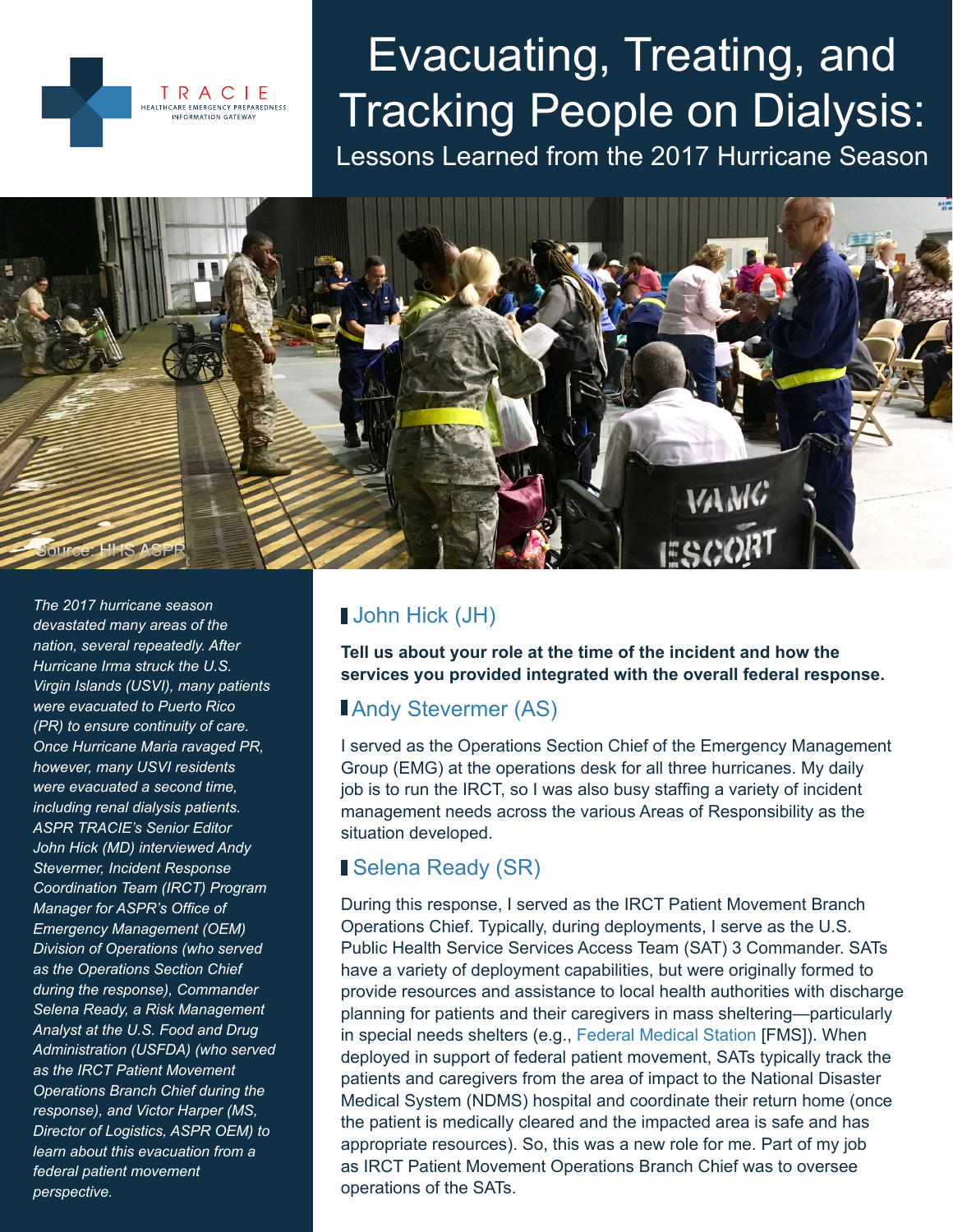# $\blacksquare$

#### **Do SATs typically serve dialysis patients?**

### **ISR**

SATs are involved in the federal patient movement response so, yes, this could include dialysis patients. However, this was a very atypical response in terms of the volume and movement of dialysis patients. This was all new territory for us—we've never moved dialysis patients out of an area of impact before.

# AS

After Hurricane Ike hit Texas in 2008, there was a plan to move dialysis patients from Galveston Island to an FMS in the Austin area, but it wasn't carried out because they were able to identify additional dialysis capabilities in the Houston area and closer to home. But that was the first time I can recall Emergency Support Function-8 (ESF-8) considering the movement of a specific subpopulation out of an impact area.

*The [Kidney Community Emergency Response \(](https://www.kcercoalition.com)KCER) Program, under contract with the Centers for Medicare & Medicaid Services, provides technical assistance to [End Stage Renal Disease](http://www.esrdnetworks.org) (ESRD) Networks, kidney organizations, and other groups to ensure timely and efficient disaster preparedness, response, and recovery for the kidney community. The KCER Program's disaster preparedness resources help save lives, improve outcomes, empower patients and families, educate healthcare workers, build partnerships with stakeholders, promote readiness in the community, and support the ESRD Networks.*

## $\blacksquare$

**How did you come to the decision to evacuate dialysis patients? What were your options and what was the calculus in deciding that the movement had to occur?**

## **ISR**

Most of the dialysis centers in the USVI were rendered nonfunctional by the storms. Atlanta (located in Region IV) was determined to be the primary reception area for dialysis patients. Ninety-seven percent of the patient population came from the USVI, mainly from St. Croix, and the remaining 3% came from PR.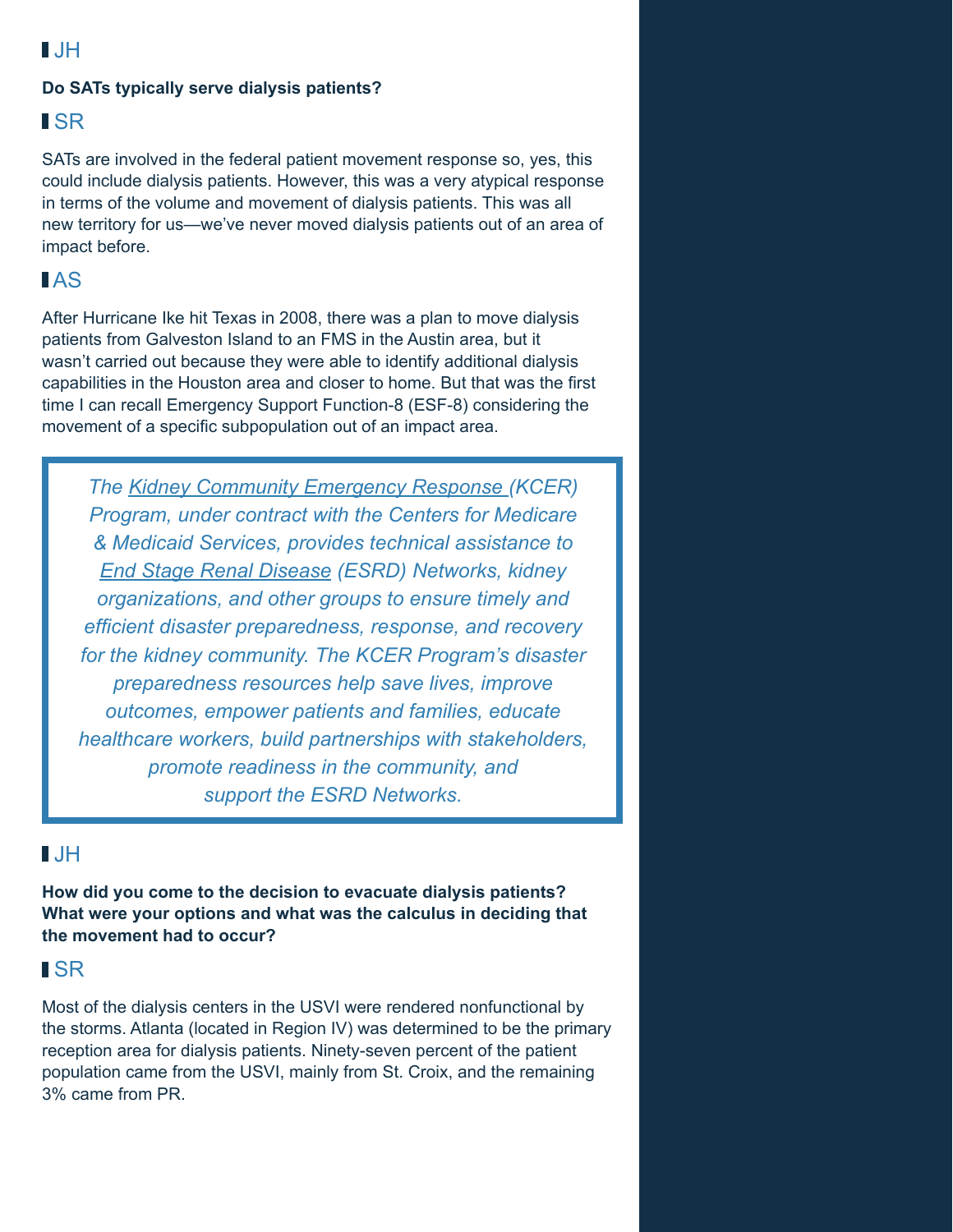## AS

We did not relocate dialysis patients from PR on a massive scale to the continental United States (CONUS). There are about 6,000 dialysis clients on PR, and their system was brought back up fast enough to provide the care needed. After Irma made landfall in the USVI, we did evacuate some dialysis patients from St. Thomas to PR (which made sense because of proximity). However, after Maria hit PR, we started bringing these clients into Region IV.

### SR

As of December 11, 2017, we had moved a total of 174 dialysis patients into Atlanta.

## $\blacksquare$ .  $\blacksquare$

#### **How were patients identified and transported?**

# AS

They used [emPOWER](https://empowermap.hhs.gov) data to help identify individuals on dialysis treatment in the impacted areas. The [NDMS](https://www.phe.gov/Preparedness/responders/ndms/Pages/default.aspx) handled the patient movement side; most were moved in aircraft provided by the Department of Defense.

# $I$  JH

#### **How did you handle logistics in the Atlanta area?**

## **ISR**

We used a Federal Coordinating Center (FCC), which is a designated entity in each region—often a Department of Veterans Affairs medical center or Department of Defense medical treatment facility—that coordinates NDMS patient reception. In a typical NDMS patient movement scenario, seriously injured or ill patients are loaded on a plane, the plane lands at the FCC, and a medical team on the ground assesses and triages patients, then puts them on ambulances which take them to various hospitals. For this group of dialysis patients, we had to modify the intake process. They came off the plane and were processed through a "med check" by a team of physicians and nurses, given snacks and beverages, and the SAT gathered patient tracking data and oriented them to their location. Then, they received a gift card from the American Red Cross, registered with the Federal Emergency Management Agency's (FEMA) Office of Disability Integration and Coordination, and we transported them based on their triage results. If they were deemed "hotel appropriate," we grouped and transported them to a hotel. If not, they were transferred to a hospital like a typical NDMS patient. Once they were placed in hotels or hospitals, the SAT coordinated their care and discharge plans.

# JH

**How did you facilitate the dialysis care? Were patients worked into existing openings at various local facilities?**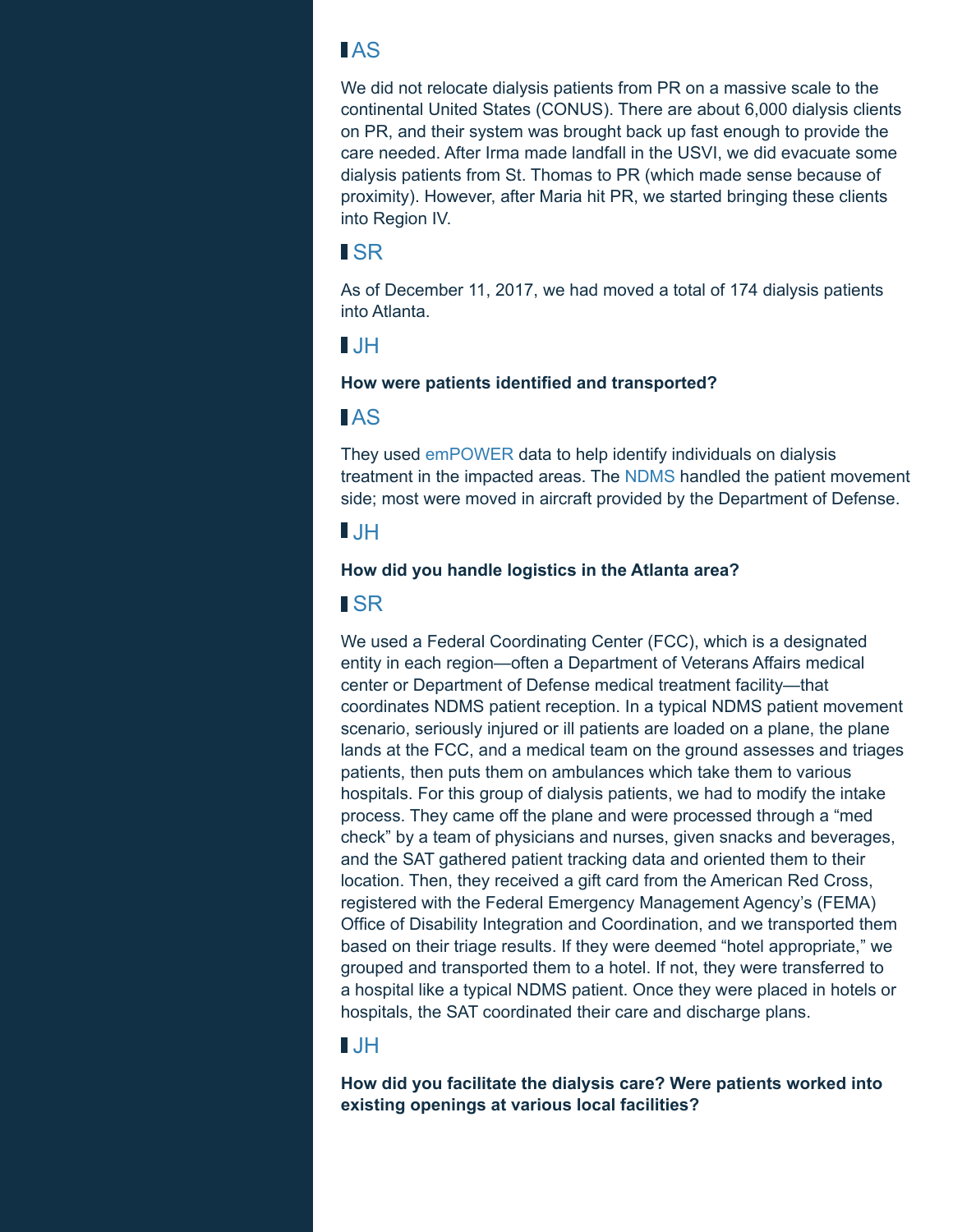# SR

We have a contract in place with the [End Stage Renal Disease Network](https://www.esrdncc.org) (ESRD) who identified and connected patients with nearby dialysis centers. We coordinated housing, dialysisappropriate nutrition, transportation to/ from the dialysis centers, and other medical and primary care services for the patients.

# $\blacksquare$

#### **How are we helping patients get back home?**

# SR

We have to ensure that the infrastructure is in place back home to support their dialysis before they can be returned. We continue to monitor this through the [Kidney Community Emergency Response Program](https://www.kcercoalition.com) (KCER) to determine what dialysis centers are available. The SAT also connects patients with FEMA and their Individual Assistance Program and patients need to confirm their homes are habitable.

# JH

**Are there any contracts or existing resources for rapidly deploying or setting up dialysis centers?**

# AS

No. We have looked into building soft- or hard-sided dialysis facilities and some private facilities are trying to free up chairs, but in terms of mobile centers, we don't currently have those capabilities. We have explored multiple avenues for this purpose, especially in the interest of getting centers back on line so that patients can return home. The federal government has even looked into placing mobile units on floating vessels, but while creative, these are also very expensive propositions. Selena and her team have been working on intermediate placements. For example, some patients have family in other parts of the country they could stay with as an interim step before going home. As soon as we can guarantee that there is a safe home and a dialysis center available, we will help patients get back home to the USVI.

# $\blacksquare$ .  $\blacksquare$

**Were there any other patient subpopulations that were equally affected?**

# AS

Not specifically, but there were a lot of medical evacuations due to other health conditions. Those worked out better because they were true hospital-to-hospital referrals, and the FCCs and the NDMS patient movement system worked better because it was designed for this.

Here, we had people at home who ended up at the Aerial Point of Embarkation and then get to the FCC (because of the system) and Selena and her team had to figure out social services in addition to medical care. The NDMS was not designed to move individuals from their home to a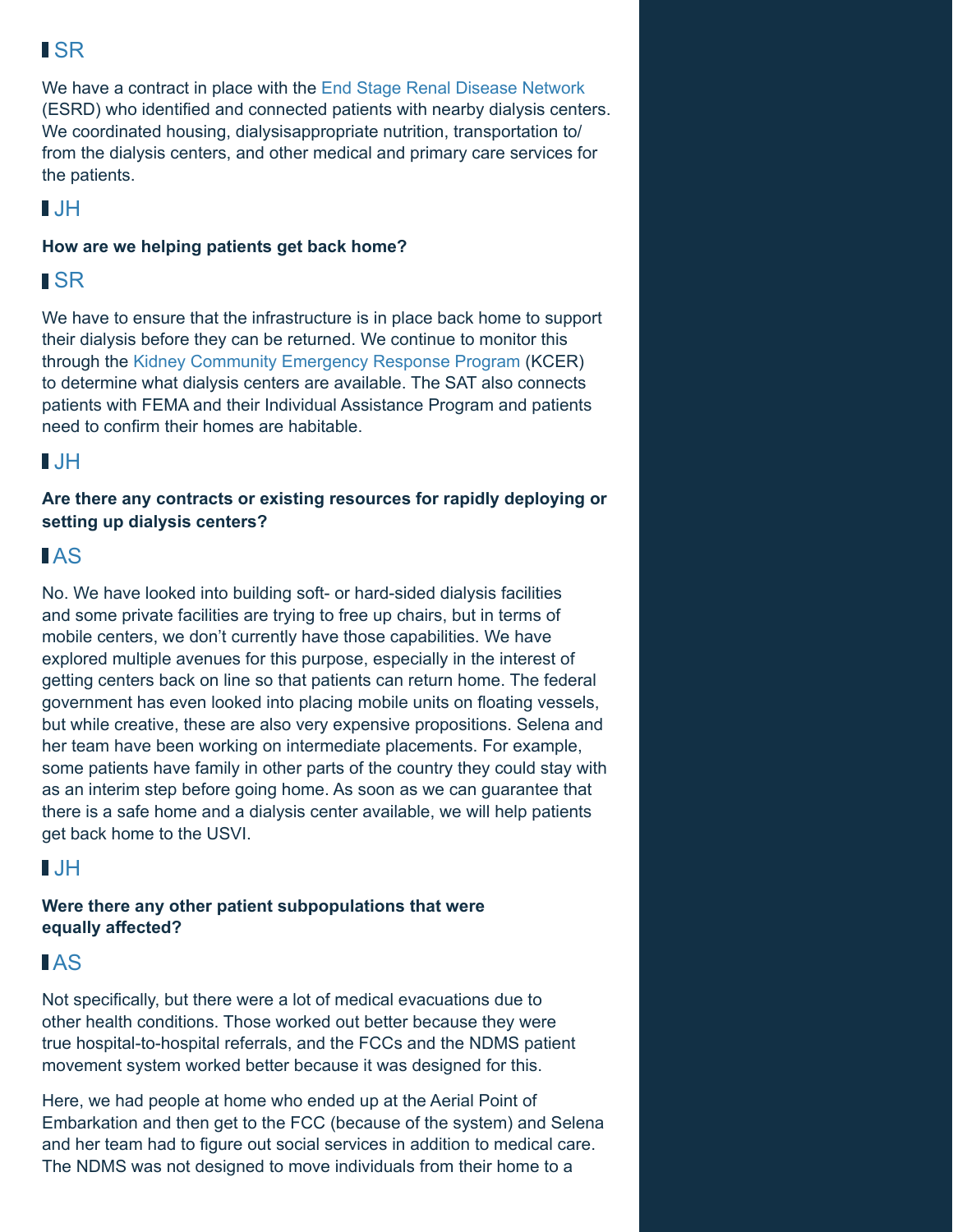shelter location so that they can continue to receive outpatient services like renal dialysis.

#### $\blacksquare$

**Were there any checklists or tools you used or would like to have at the airhead or on-site screening area that could be templated?**

#### SR

For moving patient subpopulations, we definitely need a templated intake form, and we also need it to be comprehensive. The forms we originally had at the FCC were specific to patient tracking —they didn't list or track any human services needs. We also had some issues with patients not having identification and we did not have a JPATS team in place at the location where we were loading patients on the plane. We typically do, which prevents the need to collect the data when patients are getting off of the plane.

## $I$  JH

**Any particular lessons learned that could improve the response next time?**

## **ISR**

Our greatest challenges were related to the [Joint Patient Assessment &](https://asprwebapps.hhs.gov/jpats/protected/home.do;jsessionid=857CC0848E447A14480287D69BC43D4C)  [Tracking System](https://asprwebapps.hhs.gov/jpats/protected/home.do;jsessionid=857CC0848E447A14480287D69BC43D4C) (JPATS) (the electronic records system used by NDMS). We faced two specific challenges: 1) assessing and tracking an atypical (ambulatory, in this case) population and 2) aggregating the data. Due to the large number of patients, having a database where we could input patient-specific human services needs would have been helpful because we had to communicate the need numerically (e.g., the number of coats or meals per patient per day) and coordinate/provide the services.

Another challenge we faced is a common one: responder turnover. I would love to see responders be able to stay longer and not have to switch out every couple of weeks.

# AS

I have two lessons learned. The challenge Selena touched on with longer duration responders is a symptom of the federal response in general. We cannot do business in Type 1 (major disaster requiring federal resources) responses with 14-day deployments. We need to look at longer-term deployment. In addition, we do not have a sufficient number of SAT teams to deal with consecutive Type 1 disasters like this with multiple displaced people. SAT has a unique skill set of case management and medical case management skills and we don't have deep bench strength. We just don't have enough of them.

The second issue is we don't have a soup-to-nuts system of providing wraparound services to displaced populations. During the Katrina response, FEMA set up an air bridge that moved thousands of people across the country. All of a sudden, we had a situation of a couple of hundred internally displaced individuals who weren't necessarily medical shelter type clients, but had specific needs (i.e., dialysis), and we didn't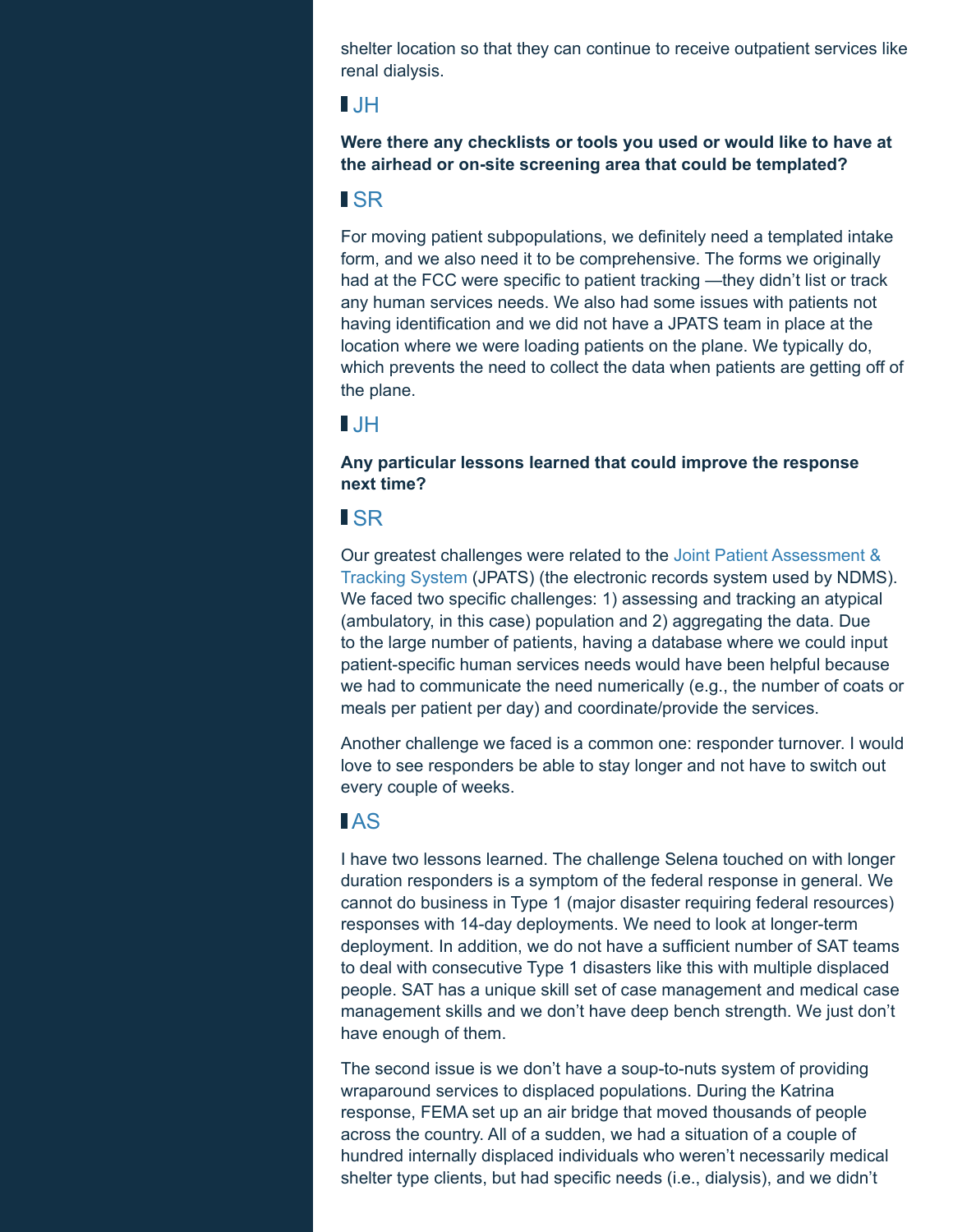have a plan for this specific displaced population. Usually this would be handled through ESF-6 and mass care, but throw in the fact that these patients have a dialysis medical need, and HHS has the responsibility for the wraparound services—the feeding, sheltering, clothing, and transportation. We just don't have a plan for that because we've never medically evacuated a group of individuals with a set of unique needs.

Initially, USVI dialysis patients were placed in an FMS-type asset at the Florida International University (FIU), but it was quickly realized that this was not sustainable. They switched to the "hotel model," then learned that some clients needed a higher level of care. Some clients' medical conditions deteriorated as time passed necessitating a higher level of medical care.

## **ISR**

Yes, a lot of decompensation took place with patients, especially the elderly. Many of them were stable in their own communities and moving them created unanticipated challenges. Also, we learned quickly that in a hotel Americans with Disabilities Act (ADA) rooms are not the same as wheelchair-accessible rooms. And in many cases the patient manifests from the flights weren't detailed enough to capture the actual need of wheelchairaccessible and ADA room needs prior to their arrival at the FCC. Trying to triage them into hotels all over the Atlanta area was definitely a challenge.

Another lesson we learned was specific to caregivers. While we had 174 dialysis patients to care for, many of them came to Atlanta with "nonmedical attendants," many of whom had forgotten their own medications and were also fragile and/or elderly—this added to the challenge.

As for the SAT's unique skill sets, Disaster Case Management Teams are typically comprised of one social worker and under them, a team of people who are good at coordinating care and communicating. We try to build our SATs in this same model, with one social worker paired with four healthcare workers (who may not be social workers). Social workers are responsible for discharge planning (to include connecting patients with family members in the state if applicable). In this case, however, we ran out of social workers. We need to incorporate this lesson into future plans for sure.

# AS

We need to look carefully at other isolated CONUS and outside the continental U.S. locations (e.g., in the Pacific Ocean or Alaska). Disasters similar in scope can definitely happen again and we need to be prepared to deal with this patient population when there is no electricity or water to run dialysis centers.

#### **Related ASPR TRACIE Products:**

- [Dialysis Centers Topic](https://asprtracie.hhs.gov/technical-resources/50/dialysis-centers/47) **[Collection](https://asprtracie.hhs.gov/technical-resources/50/dialysis-centers/47)**
- [Healthcare Facility](https://asprtracie.hhs.gov/technical-resources/57/healthcare-facility-evacuation-sheltering/56) [Evacuation/ Sheltering](https://asprtracie.hhs.gov/technical-resources/57/healthcare-facility-evacuation-sheltering/56) [Topic Collection](https://asprtracie.hhs.gov/technical-resources/57/healthcare-facility-evacuation-sheltering/56)
- **[Utility Failures Topic](https://asprtracie.hhs.gov/technical-resources/35/utility-failures-blackouts-potable-water/27) [Collection](https://asprtracie.hhs.gov/technical-resources/35/utility-failures-blackouts-potable-water/27)**
- **[Major Hurricanes: Potential](https://asprtracie.s3.amazonaws.com/documents/asprtracie-major-hurricanes-potential-considerations-working-draft.pdf)** [Public Health and Medical](https://asprtracie.s3.amazonaws.com/documents/asprtracie-major-hurricanes-potential-considerations-working-draft.pdf) **[Implications](https://asprtracie.s3.amazonaws.com/documents/asprtracie-major-hurricanes-potential-considerations-working-draft.pdf)**
- **[Health and Social Services](https://asprtracie.s3.amazonaws.com/documents/aspr-tracie-recovery-lessons-learned-webinar-ppt-final-508.pdf)** [Recovery Lessons Learned](https://asprtracie.s3.amazonaws.com/documents/aspr-tracie-recovery-lessons-learned-webinar-ppt-final-508.pdf) [from the 2016 Louisiana](https://asprtracie.s3.amazonaws.com/documents/aspr-tracie-recovery-lessons-learned-webinar-ppt-final-508.pdf) [Flooding \(webinar\)](https://asprtracie.s3.amazonaws.com/documents/aspr-tracie-recovery-lessons-learned-webinar-ppt-final-508.pdf)
- [Hurricane Resources at](https://asprtracie.s3.amazonaws.com/documents/aspr-tracie-hurricane-resources-at-your-fingertips.pdf) [Your Fingertips](https://asprtracie.s3.amazonaws.com/documents/aspr-tracie-hurricane-resources-at-your-fingertips.pdf)
- [After the Flood: Mold-](https://asprtracie.s3.amazonaws.com/documents/after-the-flood-mold-specific-resources.pdf)**Specific Resources**
- Post-Disaster Lessons [L](https://files.asprtracie.hhs.gov/documents/aspr-tracie-ta-post-disaster-dialysis-best-practices.pdf)[earned: Dialysis Patient](https://asprtracie.s3.amazonaws.com/documents/after-the-flood-mold-specific-resources.pdf) Management